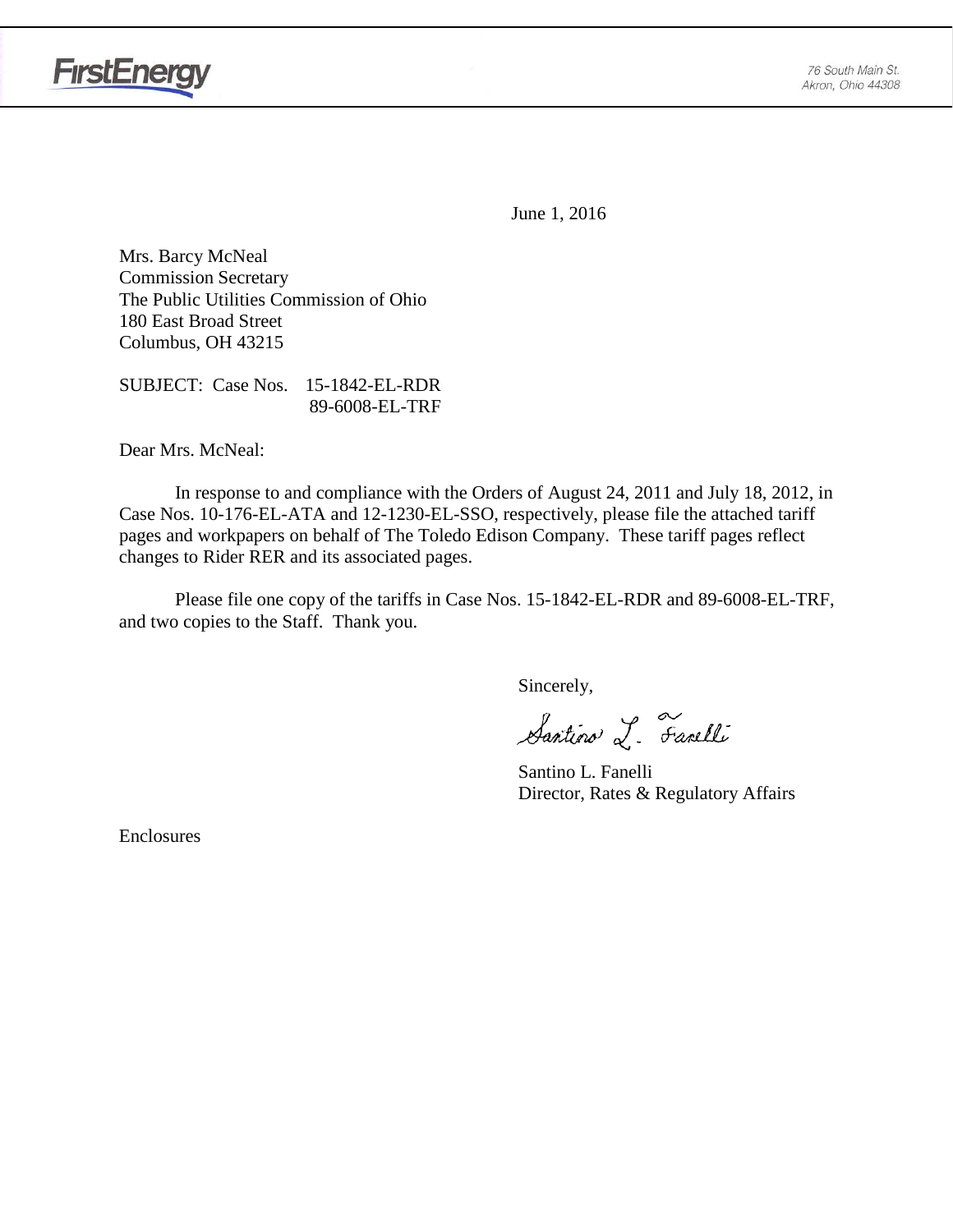#### **TABLE OF CONTENTS**

The following rates, rules and regulations for electric service are applicable throughout the Company's service territory except as noted.

|                                                      | <b>Sheet</b> | <b>Effective</b><br>Date |
|------------------------------------------------------|--------------|--------------------------|
| <b>TABLE OF CONTENTS</b>                             | 1            | $07 - 01 - 16$           |
| <b>DEFINITION OF TERRITORY</b>                       | 3            | 01-23-09                 |
| <b>ELECTRIC SERVICE REGULATIONS</b>                  | 4            | $06 - 01 - 16$           |
| <b>ELECTRIC SERVICE SCHEDULES</b>                    |              |                          |
| Residential Service (Rate "RS")                      | 10           | $01 - 23 - 09$           |
| General Service - Secondary (Rate "GS")              | 20           | 01-23-09                 |
| General Service - Primary (Rate "GP")                | 21           | 01-23-09                 |
| General Service - Subtransmission (Rate "GSU")       | 22           | 01-23-09                 |
| General Service - Transmission (Rate "GT")           | 23           | 01-23-09                 |
| <b>Street Lighting Provisions</b>                    | 30           | 01-23-09                 |
| Street Lighting (Rate "STL")                         | 31           | 06-01-09                 |
| Traffic Lighting (Rate "TRF")                        | 32           | 01-23-09                 |
| Private Outdoor Lighting (Rate "POL")                | 33           | 06-01-09                 |
| Experimental Company Owned LED Lighting Program      | 34           | 05-01-15                 |
| <b>MISCELLANEOUS CHARGES</b>                         | 75           | 07-05-12                 |
| <b>OTHER SERVICE</b>                                 |              |                          |
| <b>Partial Service</b>                               | 52           | $01 - 01 - 06$           |
| Residential Renewable Energy Credit Purchase Program | 60           | 10-01-09                 |
| <b>Cogeneration and Small Power Producer</b>         | 70           | $01 - 01 - 03$           |
| <b>Interconnection Tariff</b>                        | 76           | 05-06-16                 |

The Public Utilities Commission of Ohio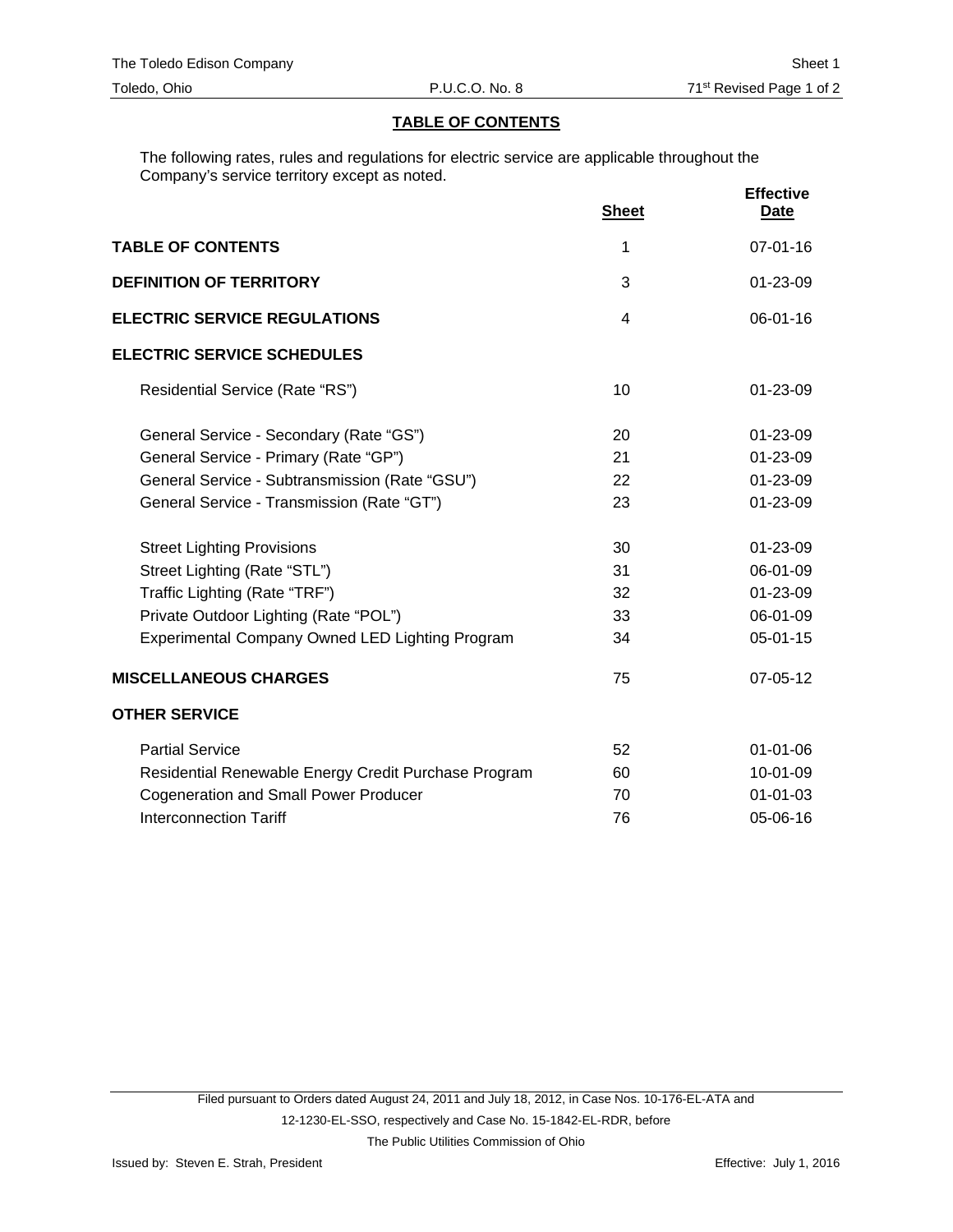# **TABLE OF CONTENTS**

|                                                        |              | <b>Effective</b> |
|--------------------------------------------------------|--------------|------------------|
| <b>RIDERS</b>                                          | <b>Sheet</b> | <u>Date</u>      |
| Summary                                                | 80           | 06-01-16         |
| <b>Residential Distribution Credit</b>                 | 81           | $05 - 21 - 10$   |
| <b>Transmission and Ancillary Services</b>             | 83           | 09-10-10         |
| <b>Alternative Energy Resource</b>                     | 84           | 06-01-16         |
| <b>School Distribution Credit</b>                      | 85           | 06-01-09         |
| <b>Business Distribution Credit</b>                    | 86           | 01-23-09         |
| <b>Hospital Net Energy Metering</b>                    | 87           | 10-27-09         |
| Economic Development (4a)                              | 88           | 01-23-09         |
| <b>Universal Service</b>                               | 90           | $01 - 01 - 16$   |
| State kWh Tax                                          | 92           | 01-23-09         |
| <b>Net Energy Metering</b>                             | 93           | 10-27-09         |
| Delta Revenue Recovery                                 | 96           | 06-01-16         |
| Demand Side Management                                 | 97           | $01 - 01 - 16$   |
| Reasonable Arrangement                                 | 98           | 06-01-09         |
| <b>Distribution Uncollectible</b>                      | 99           | 04-01-16         |
| Economic Load Response Program                         | 101          | $06 - 01 - 16$   |
| <b>Generation Cost Reconciliation</b>                  | 103          | 06-01-16         |
| Fuel                                                   | 105          | 12-14-09         |
| Advanced Metering Infrastructure / Modern Grid         | 106          | 06-01-16         |
| Line Extension Cost Recovery                           | 107          | $01 - 01 - 15$   |
| <b>Delivery Service Improvement</b>                    | 108          | $01 - 01 - 12$   |
| <b>PIPP Uncollectible</b>                              | 109          | 04-01-16         |
| Non-Distribution Uncollectible                         | 110          | 04-01-16         |
| <b>Experimental Real Time Pricing</b>                  | 111          | 06-01-16         |
| <b>Experimental Critical Peak Pricing</b>              | 113          | 06-01-16         |
| <b>Generation Service</b>                              | 114          | 06-01-16         |
| Demand Side Management and Energy Efficiency           | 115          | 06-01-16         |
| <b>Economic Development</b>                            | 116          | 06-01-16         |
| <b>Deferred Generation Cost Recovery</b>               | 117          | 06-01-09         |
| <b>Deferred Fuel Cost Recovery</b>                     | 118          | 06-21-13         |
| Non-Market-Based Services                              | 119          | 06-01-16         |
| <b>Residential Deferred Distribution Cost Recovery</b> | 120          | $01 - 01 - 12$   |
| Non-Residential Deferred Distribution Cost Recovery    | 121          | $01 - 01 - 12$   |
| <b>Residential Electric Heating Recovery</b>           | 122          | 07-01-16         |
| <b>Residential Generation Credit</b>                   | 123          | 06-01-16         |
| <b>Delivery Capital Recovery</b>                       | 124          | 06-01-16         |
| Phase-In Recovery                                      | 125          | $01 - 01 - 16$   |
| <b>Government Directives Recovery</b>                  | 126          | 06-01-16         |
| <b>Retail Rate Stability</b>                           | 127          | 06-01-16         |
| Automated Meter Opt Out                                | 128          | $01 - 01 - 15$   |
| <b>Ohio Renewable Resources</b>                        | 129          | 06-01-16         |
| Commercial High Load Factor Experimental TOU           | 130          | 06-01-16         |
| <b>Retail Competition Enhancement</b>                  | 131          | 06-01-16         |

Filed pursuant to Orders dated August 24, 2011 and July 18, 2012, in Case Nos. 10-176-EL-ATA and 12-1230-EL-SSO, respectively and Case No. 15-1842-EL-RDR, before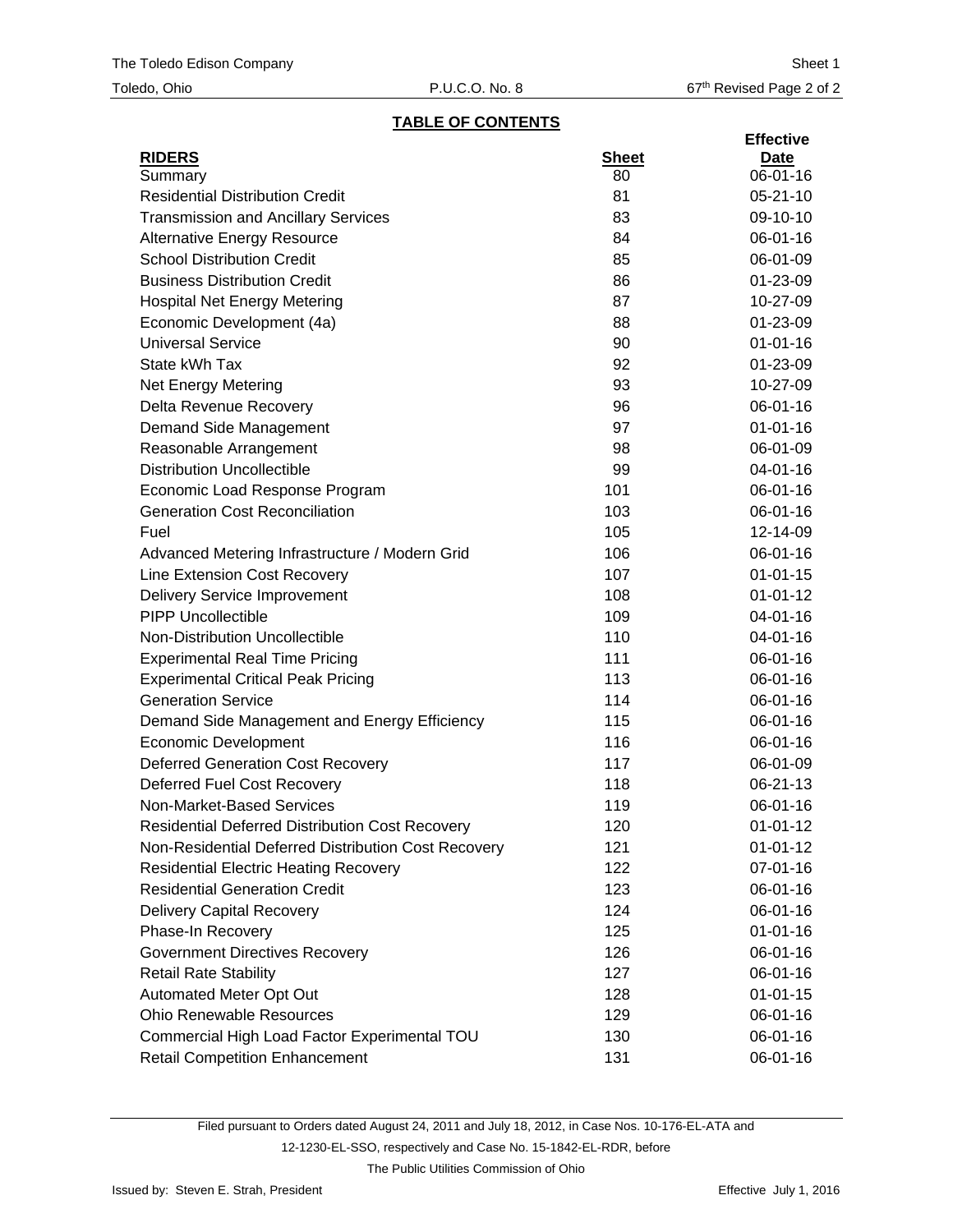#### **RIDER RER Residential Electric Heating Recovery Rider**

## **APPLICABILITY:**

Applicable to any residential customer that takes electric service under the Company's rate schedules. The Residential Electric Heating Recovery Rider (RER) charges will apply, by rate schedule, effective for service rendered as described below. This Rider is not avoidable for customers who take electric generation service from a certified supplier.

## **PURPOSE:**

The charges provided for in this Rider recover deferred purchased power costs which represent the differential between the amounts paid by customers that received or are receiving Rider RGC credits and the amounts that otherwise would have been paid by those customers but for the Commission's orders and entries in the 10-176-EL-ATA proceeding, including applicable interest.

- 1. The RER1 charge set forth in this Rider recovers deferred purchased power costs associated with the 10-176-EL-ATA proceeding incurred by the Company from the implementation of Rider RGC through June 30, 2011, including applicable interest.
- 2. The RER2 charge set forth in this Rider recovers on-going deferred purchased power costs not otherwise recovered through the RER1 charge per the Order in Case No. 10-176-EL-ATA dated May 25, 2011, including applicable interest.

## **RATE:**

The following charges will apply, by rate schedule for all kWhs per kWh:

|           | RER <sub>1</sub> | RER <sub>2</sub> |
|-----------|------------------|------------------|
| <b>RS</b> | $0.0000 \phi$    | 0.1450c          |

## **RIDER UPDATES:**

The RER charges set forth in this Rider shall be updated and reconciled on a semi-annual basis. No later than December 1st and June 1st of each year, the Company shall file with the PUCO a request for approval of these rider charges which, unless otherwise ordered by the PUCO, shall become effective on a service rendered basis on January 1st and July 1st of each year.